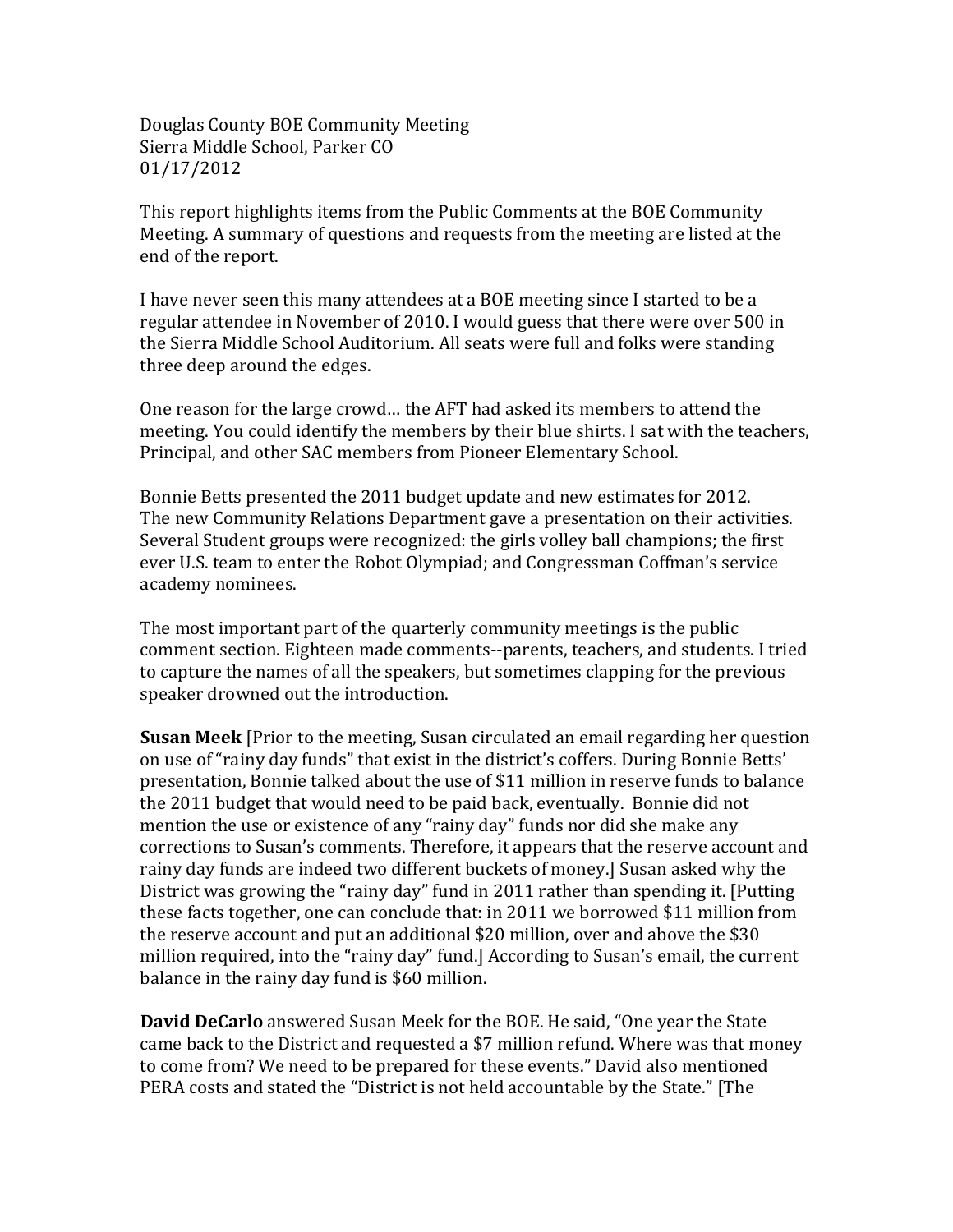comments from David did not explain the need for more than \$30 million in a rainy day fund.]

**Hayley**, 8<sup>th</sup> grade, wants to impact those who are against increasing taxes for schools. Hayley wants to put another school mil levy question on the 2012 ballot and work to explain to voters why the mil levy should pass. [An  $8<sup>th</sup>$  grader cannot impact adults against an increase in school takes if it is about a pay-for-performance program as in 2011. The mil levy increase would have to be directed solely towards class size reduction, i.e., hiring more super teachers. For an  $8<sup>th</sup>$  grader to make an impact, the BOE would have to leave any mention of a pay-for-performance out of the 2012 ballot issue.] See Hayley's Facebook page: **Douglas County Kid Campaign 2012**.

**Woman** [did not hear the name] commented on several topics: "We lost 25 Principals last year." "The BOE continues to look at market structures trying to apply them to education [Very old hat. Read Diane Ravitch's book: Standardized *Testing Undermines Teaching.]"* "The BOE reduced credit requirements for graduating seniors" "I am sure the Mr. Richardson does not intend to overshadow the importance of students with the stories about his former jobs in the secret service and white house." "I am sure the BOE did not intend to overshadow the importance of teachers with their pay-for-performance program."

**SMART Student Advocacy Group** – Students Making a Reliable Tomorrow say that education in Douglas County is declining due to class sizes. Class sizes have increased to 45 students [in high schools and middle schools]. Their opinion poll said that district retains excellent teachers. An \$18 million cut is too much. The student group wants to put another mil levy question on the ballot and ask voters to offset the cut. Their motto: "Cut No Money" [See SMART Facebook page: **Students Making a Reliable Tomorrow (SMART)** and

http://denver.cbslocal.com/2012/01/17/douglas-county-students-voice-concernabout-class-sizes/]

**Karen Stover**, Parker, questioned the statement at the December 13, 2011 meeting where the BOE said they were making a resolution to disallow staff from running for the BOE until they had been out of their job for one year. Karen specifically asked for clarification on this statement regarding retired teachers. Unlike other questions that were being put forth, the BOE answered Karen. [Our Colorado News and the Denver Post both published articles about the December 13 resolution. Both papers stated that the resolution was NOT voted on. The Post said that the BOE "will delay a proposal requiring that district employees wait a year after leaving their job before running for the board." Our Colorado News said, "The Board withheld a vote because... John Carson was not at the Dec. 13 meeting. The Board will reconsider the resolution at the first meeting in January."] The BOE explained that the resolution was removed from the January 17 agenda [first meeting in January]. The resolution is being considered as part of BOE ethics revisions and that the BOE is taking input on this topic.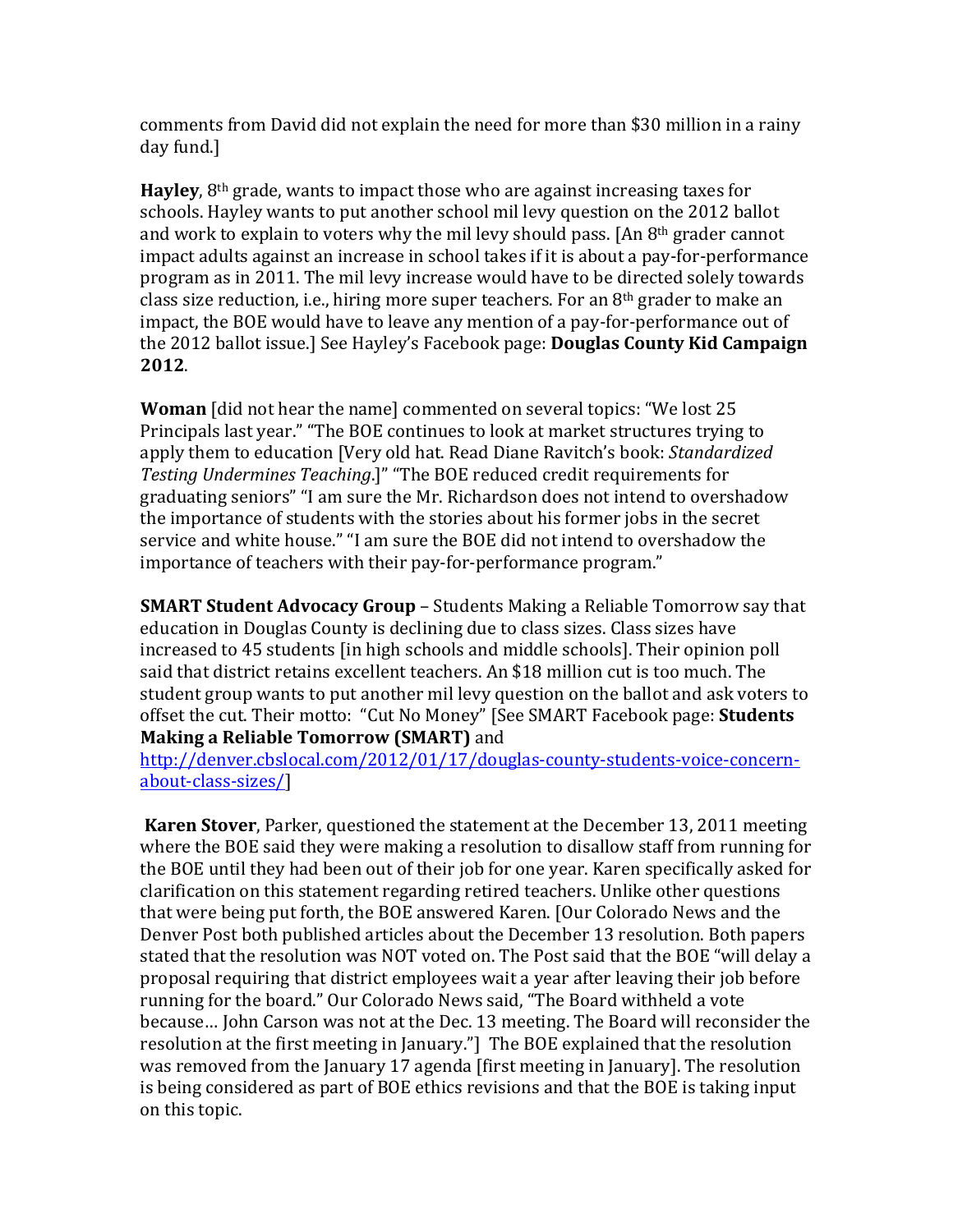**Cindy Barnard** said that she was going to ask when the outstanding money paid out for vouchers will be returned by the schools [who received voucher money and must now pay it back due to court order] and when the state will ask for that money back, but changed her mind. Then she said she was going to ask about where money is coming from to support the pay-for-performance infrastructure that voters did not fund, but changed her mind. Then she asked how the community was invited to tonight's meeting. There was nothing under "Community" on the website. The information regarding tonight's meeting was very difficult to find. The new Community Relations Department needs to work on this.

**Gary Colley** [WE Teach the Children  $M$ ] is a regular speaker at BOE meetings. Tonight, Gary mentioned several things. 1) He reinforced that the topic of the resolution regarding employees running for office had been rescinded from tonight's agenda, 2) There is no Community Info on the Community Page of the district website 3) Want to see the agenda items slated for the nearly 2-hour long Executive Sessions [Executive sessions are for the purpose of discussing staff and legal issues. The BOE can publish general topics to be discussed without revealing private information. The Parker Town Council was asked to disclose executive session topics, and they did.](4) Want more details on the Board Retreat. What's on the website is not much more than the agenda items. 5) Want more information regarding the feedback that is being given to the BOE  $6$ ] Confidence in the current board is low.

**Brenda Smith** [AFT President] Until 2 years ago, teacher moral in Douglas County was quite high. A new survey conducted by an outside company shows a steep dropoff in moral while pride in the district remains high. Brenda says that it is easy to blame the economy, but that isn't it. Two years ago, the survey showed that  $71\%$  of teachers thought the district was moving in the right direction. That score is now 23%. At the same time, 85% of teachers feel supported by their principals. Conclusions: 1) The full results of the survey can be obtained from the AFT. 2) The district needs to improve. 3) There should be no more cuts to kids in Douglas County. 4) Change the direction of the district to focus on students. Again, the BOE chose to comment: Justin Williams said that the BOE has no control over whether there will be cuts. [See http://www.ednewscolorado.org/2012/01/18/31386calling-for-change-in-douglas-county for more details on Benda's comments.]

**Pam Mazenac** said that the AFT survey was meaningless without knowing the *cause* behind the decline in moral. [I believe that other questions in the survey, such as the feeling that the district is moving in the wrong direction, points to the "cause" of the decrease in moral.]

**Jason** from Parker with 2 children in DC schools and a wife who teaches in the district said that his wife's concern about the district was causing him to be concerned. Jason checked the website to see what he could find. He said that he found basically what Susan Meek found—a budget that is creating a \$30 million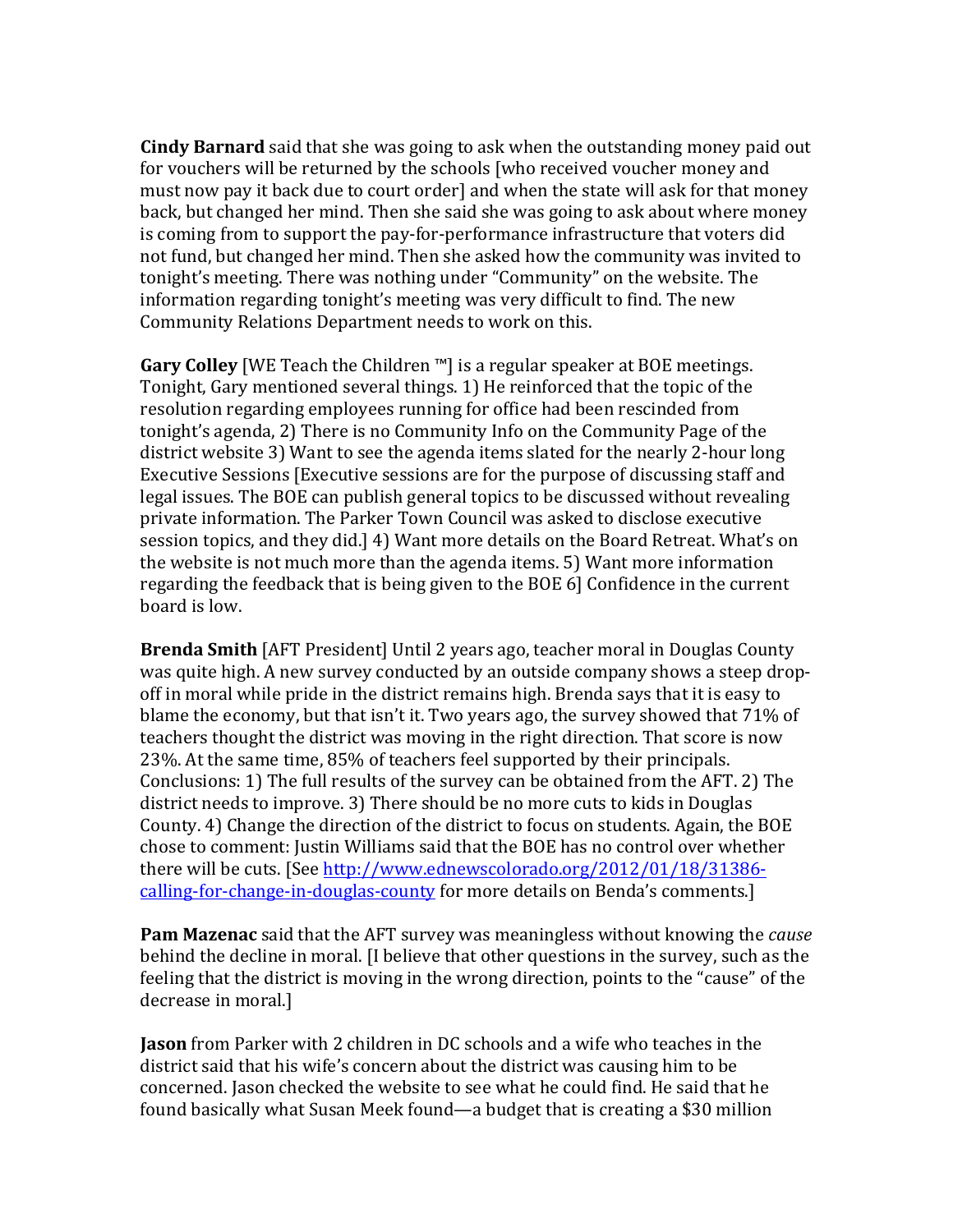surplus. Jason asked the BOE to error on the side of children when there is a cushion.

**Becky Barnes** doesn't want AFT survey data spilling into the classroom. Becky told a story about her visit to her child's new high school. Her child is going from a middle school that utilizes all the latest technology to a high school with overhead projectors, chalkboards, and outdated books. Students are referred to more current information available on the Internet. Becky called it moving from new tech to "old school." She said that after the last election, her teacher told the whole classroom how the county does not support schools. Becky does not want that kind of information being told to students.

**Ann Marie LeMute** asked how we are paying for the new staff of six for the Community Relations Department. She also asked if the new relations department was going to be used to push Dr. Fagan's voucher and charter school agenda since that is all she talked about [at a previous meeting].

**Gwen Wilhelm** was a teacher for 48 years, 33 in Douglas County. Gwen decided to retire on  $11/16/2011$ , not because she is tired of teaching, but because moral amongst the teachers had gone to zero. The district has lost perspective. Kids are not important. The BOE and teachers need to talk, think, and work together.

**Jess Moser** says that teachers are afraid to come to meetings. While teachers teach their students to stand up to bullies... that is, to stand up for what they believe in, teachers are scared [to bring issues before the BOE].

**Jim Dullabe** says that teachers are frustrated with the whole process. When do we learn the answers to our questions? [The audience clearly did not understand the rules of the Public Comment section. As they do at the Parker Town Council Meetings, the Board should explain that no actions will be taken as a result of the Public Comments. If appropriate, the BOE or staff shall attempt to answer questions at the next meeting.]

Andrew graduated in 2008 and is studying to be a teacher. He came to the meeting to learn how the interaction between the board and teachers works. He called the meeting "a conversation we are not having." He asked when the BOE can answer questions. [In order to answer questions, BOE members need to organize the questions and discuss them as a group, coming to a consensus regarding an answer. Since these questions are public, they cannot be discussed in Executive Session but must be addressed in a public forum, which means to answer these questions they need to be added to an public meeting agenda.]

**Tiffany Von** is a middle school teacher. She says that her school is not architecturally able to handle the 36-42 students now in each class. Class size is a liability. The district needs to bring back teachers, and dollars need to be spent on students. Large class sizes are not good for children. Children first.